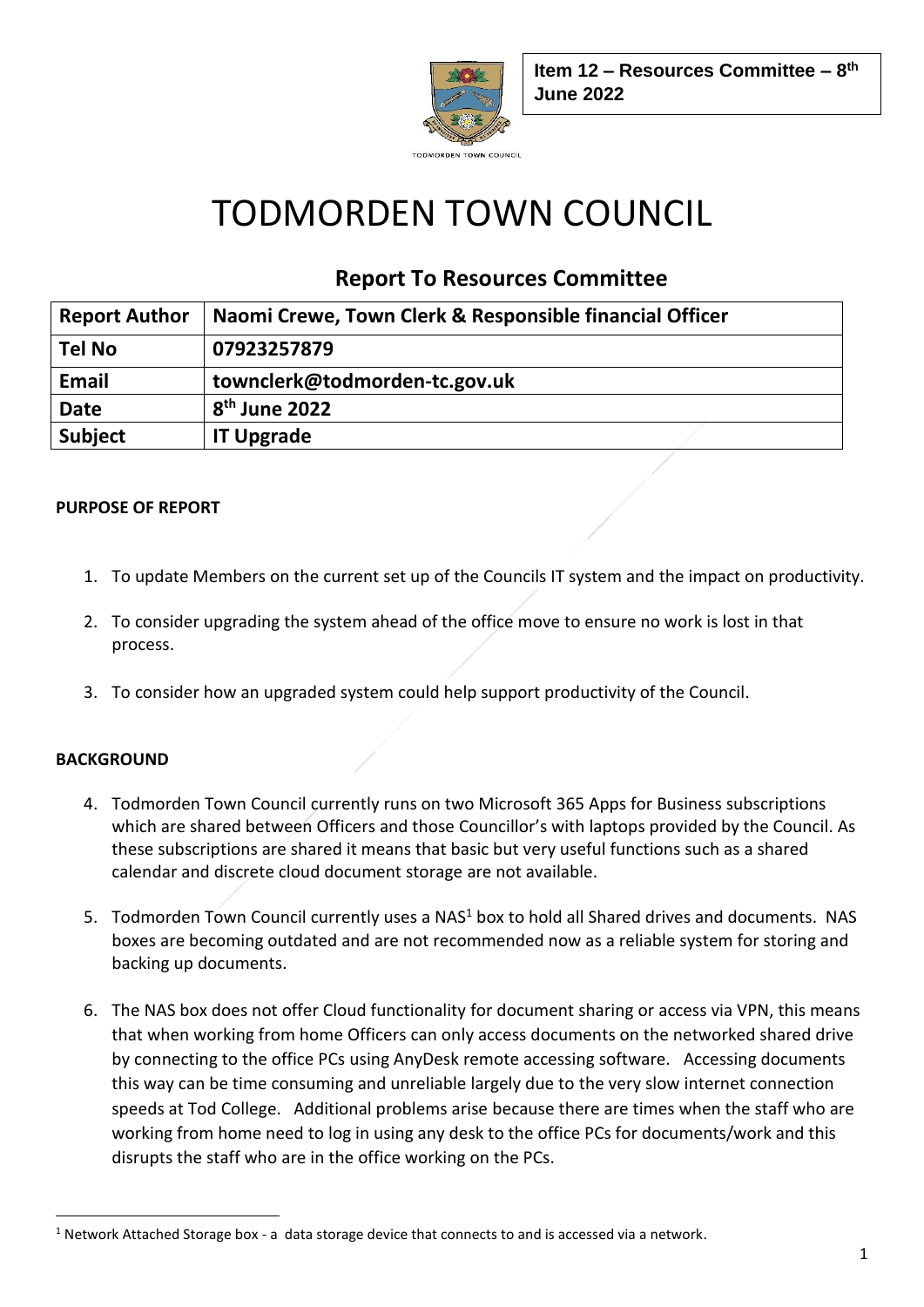- 7. Todmorden Town Council is looking to relocate to Todmorden Town Hall to increase office space and therefore allow all staff to have their own PC and workstation that can all be used at the same time if needed.
- 8. Todmorden Town Council's current email hosting provision is secure but has limited storage space which is frequently at capacity which risks system failure – when at 100% capacity the system stops receiving and sending emails.
- 9. At present, annual costs incurred for IT are £1,734.50 with the additional Officer time for clearing mailboxes and sorting out any IT issues.
- 10. Quotes have been sought from IT providers for the provision of alternative IT systems that remove the problems currently being experienced. The provider which has come out as offering better value for money specialises in IT services for Town and Parish Councils.

#### **FINANCIAL**

- 11. Two companies have been asked to quote for the works and the one that has come out most cost effective has an initial cost of £3,637.50 for full cloud based system with individual Miscrosoft subscriptions for all Officers and Councillors. This quote includes full set up and training for staff and Councillors on the cloud- based system. (Appendix 3)
- 12. Todmorden Town Council has an earmarked reserve of £6,000 for an IT upgrade and this budget would cover the costs associated with the proposed new IT system.
- 13. Savings could be made on the need for a Zoom subscription (£119.90 per annum) as all Councillors and staff would have access to Microsoft Teams.
- 14. There is a monthly cost (specification in Appendix 2) of £303.90 totalling £3,646.80 per annum, however it will be only £3,039 for the remaining 10 months of this financial year. If the Council go forward with this upgrade there will be £2,362.65 remaining in the EMR leaving £676.50 of the annual cost which could be covered off by no longer having the costs for Any Desk (£1,194 per annum), the two Microsoft subscriptions (£189.60 per annum), Zoom (see above) and email hosting (£231 per annum)

#### **RECOMMENDATION**

15. That the Committee note the information provided and recommend the upgrade to Full Council and that the EMR for IT upgrade be used to fund this project ahead of the office move.

#### **REASONS FOR RECOMMENDATION**

- 16. To allow the IT system to be upgraded and be more suited to the larger number of services/projects that Town Council are taking on.
- 17. To allow the transfer of the EMR to cover the initial costs of the project.